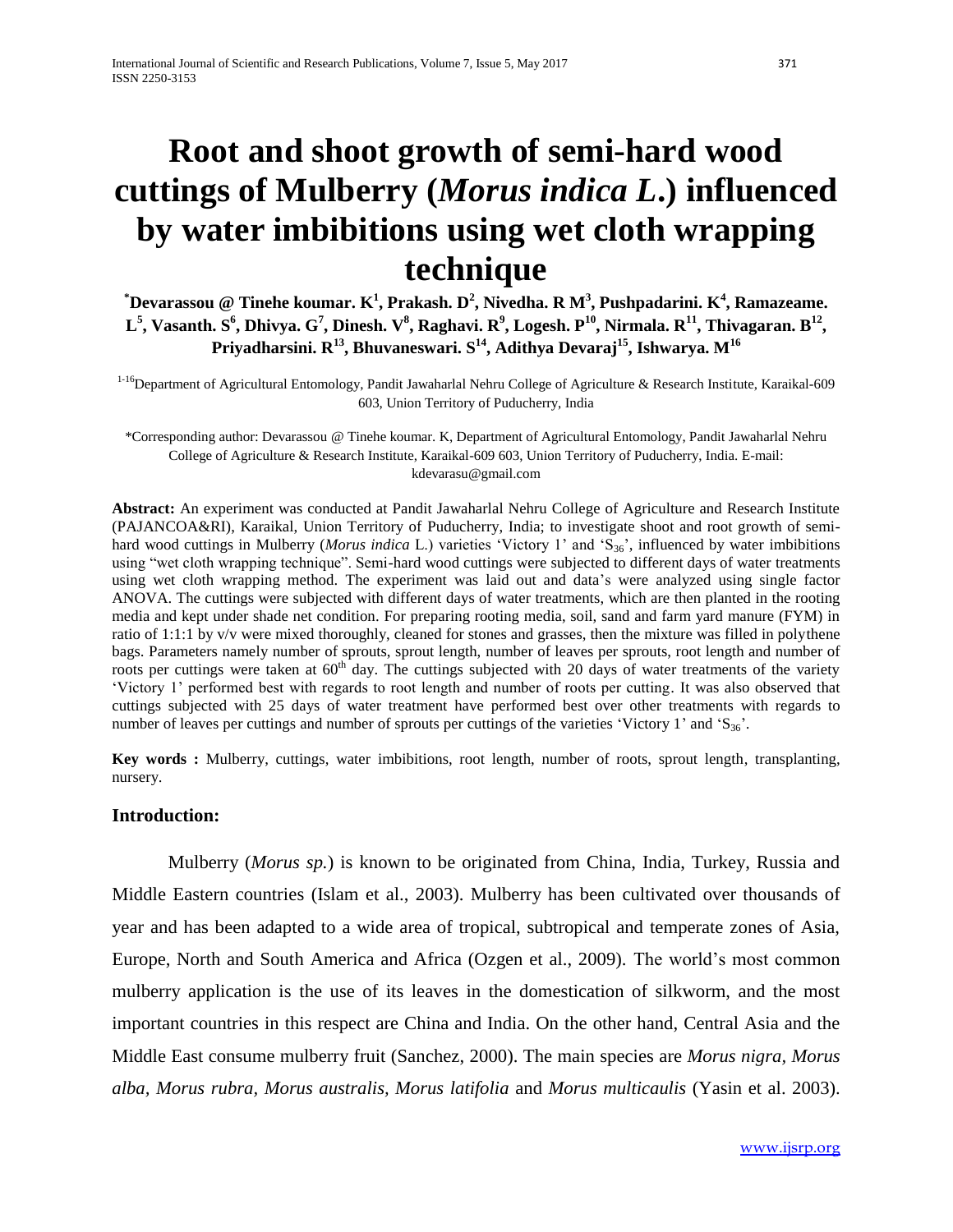Mulberry has been cultivated throughout the year in the southern parts of India namely Karnataka, Andhara Pradesh, Tamil Nadu and Telangana, for Sericulture.

In India, mulberry semihard wood cuttings are used as propagating material which are either directly planted in the mainfield or can be nursery raised and then transplanted after 90 days. Direct planting of mulberry cuttings in main field leads to poor establishment rate and hence they are raised under nursery condition and then transplanted after 90 to 120 days. However, even under nursery raised condition, percentage of success depends on season at which they are grown. The success rate of sprouted and rooted saplings under nursery rose condition will be best, when they are raised during monsoon seasons (South west and North east monsoons of India). The cuttings planted in August, performed the best in all aspects namely number of sprouted cutting, average number of sprouts, length of longest sprout, diameter of thickest sprout, number of leaves on new shoots, shoot percentage, fresh and dry weight of shoot, root percentage, number of primary root, secondary root, length of longest root, fresh and dry weight of roots (Singh, et al*.,* 2015). Water imbibitions of mulberry cuttings induces early sprouts and root growth; and for this reason cuttings which are grown during rainy season performed better success rate. Hence, an attempt has been made to induce the early sprouts and root growth of mulberry cuttings influenced by water imbibitions subjected with 'wet cloth wrapping technique'. Early shoot and root growth of cuttings may be hardened and can be transplanted at the earliest. Pre-ponement of transplanting schedule of mulberry rooted and sprouted saplings at  $60<sup>th</sup>$  day instead of recommended  $90<sup>th</sup>$  day using 'Wet cloth wrapping technique' would benefit sericulture farmers. In this regard, a research has been carried out on the effects of water imbibitions on mulberry semi-hardwood cuttings on shoot and root growth, influenced by wet cloth wrapping technique, at PAJANCOA & RI, Karaikal, U. T. of Puducherry, India.

#### **Materials and Methods:**

#### **Selection of planting materials:**

Semi-hardwood cuttings were selected from a well established garden of 8 - 12 months old. Full grown thick main stem (pencil thickness size) free from pest and disease damages having a diameter of 10-12 mm was chosen for preparation of cuttings. The cutting with length of 15-20 cm with 3-4 active buds were selected for the experiment and a slant cut was made with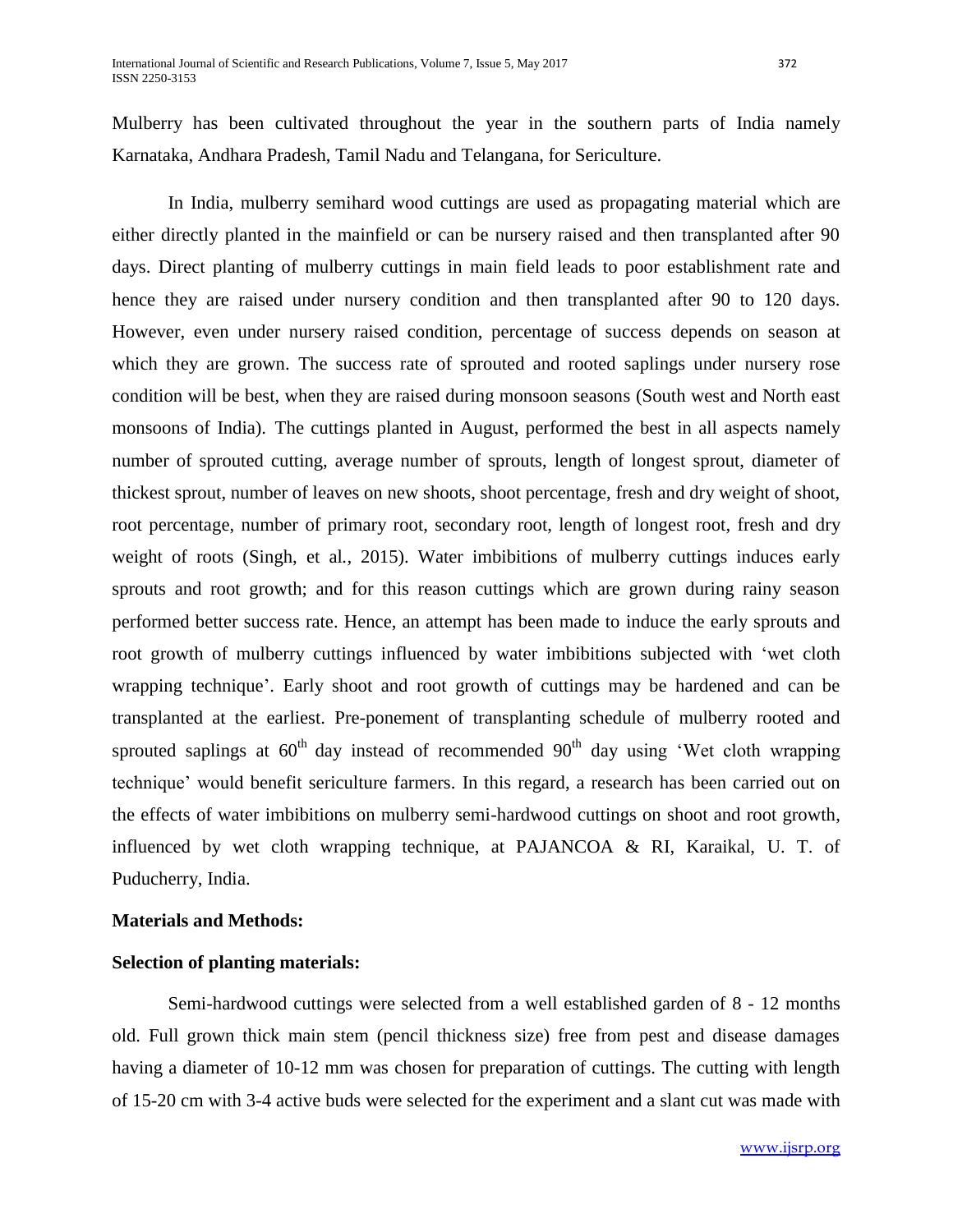an angle of  $45^\circ$  at the bottom end. Care was taken to make a sharp cut at both the ends of cuttings without splitting the bark using a 'Secature'. The experiment was conducted in two ruling varieties namely Victory 1(High yielding type) and  $S_{36}$  (Succulent leaves for Chawki rearing). The variety 'Victory 1' is a hybrid obtained from  $S_{30}$  and Ber C776; while the variety  $S_{36}$  was developed through EMS treatment of Berhampore local. The varieties  $S_{36}$  and Victory 1 were developed at CSTRI, Mysore, India and were recommended to sericulture farmers in the year 1984 and 1996 respectively.

# **Rooting media:**

For preparing rooting media, soil, sand and farm yard manure (FYM) in ratio of 1:1:1 by v/v were mixed thoroughly, cleaned for stones and grasses, then the mixture was filled in polythene bags (Plate 2).

# **Wet cloth wrapping technique:**

The experiment was performed with five sets of cloth wrapped cuttings; each consisting of ten numbers and was treated with different days of water treatment namely 5, 10, 15, 20 and 25 days respectively of the variety 'Victory 1' and 'S<sub>36</sub>'. The wrapped cuttings were kept in an enamel tray with thin film of water and were sprinkled over with water during morning and evening hours. The wrapped cuttings in the enamel tray were kept under room temperature (25  $\pm$  $2^{\circ}$  C) during the entire treatment period. Exactly on  $6^{\text{th}}$ , 11<sup>th</sup>, 16<sup>th</sup>, 21<sup>st</sup> and 26<sup>th</sup> day, corresponding with 5, 10, 15, 20 and 25 days of water treatments, the cuttings were planted on rooting media at a depth of 5cm to 7 cm. The planted cuttings in the polythene bags were maintained under shade net condition for 60 days (including the water treated conditions), with watering once in seven days.

# **Nursery Grown Cuttings:**

A Nursery bed was prepared under non-shady conditions using loamy soil with a size of 3 x 1.7 meters and was irrigated once in a weak. Exactly 20 cuttings each from the variety Victory 1 and  $S_{36}$  were selected and a total of 40 cuttings were planted in the raised bed. Upon attaining 60 days of nursery raised conditions (DNRC), 10 cuttings each from the variety Victory 1 and  $S_{36}$  were taken for observation of shoot and root growth. Again on 90 DNRC, another 10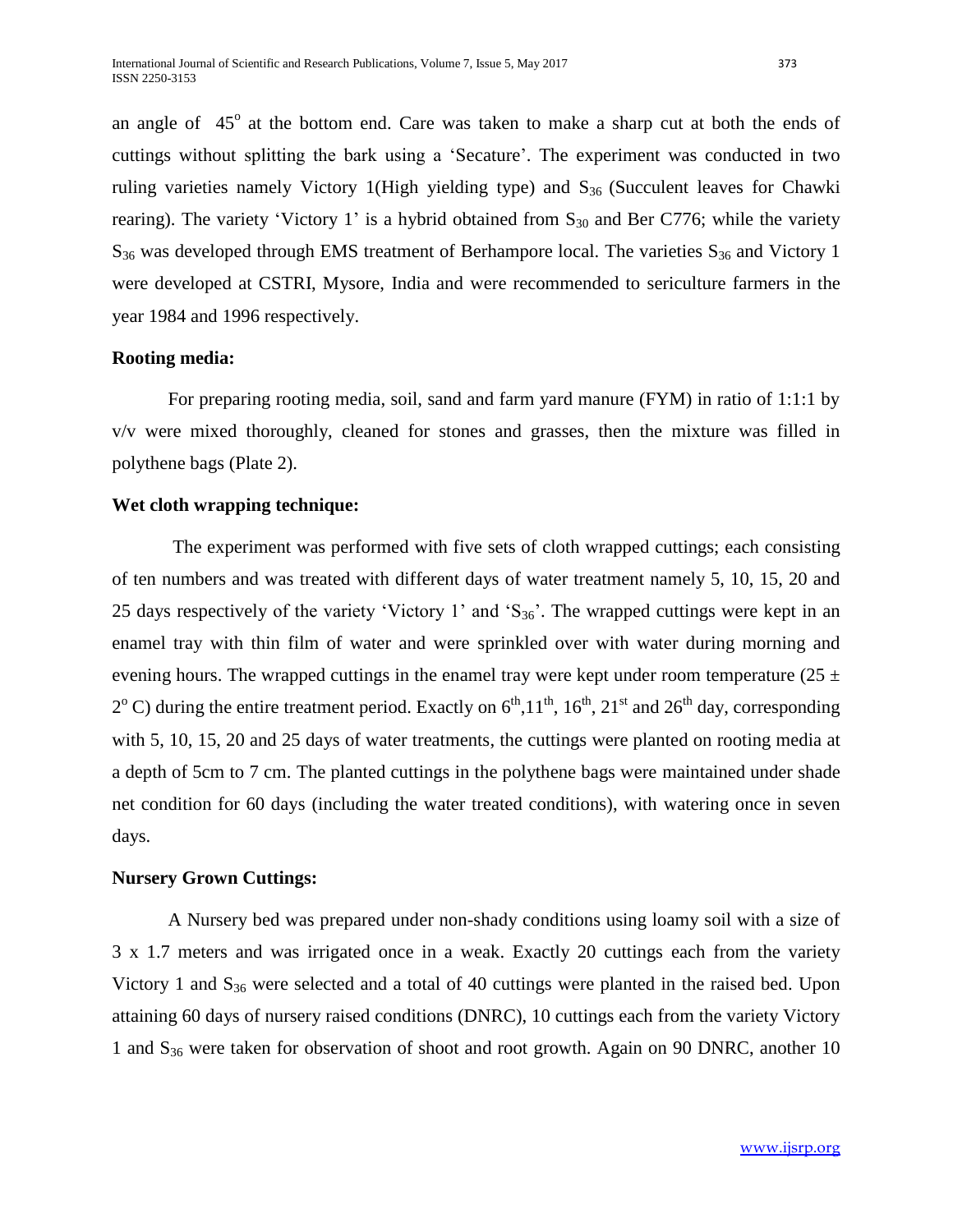cuttings each from the variety Victory 1 and  $S_{36}$  were taken for observation of shoot and root parameters (Plate 2).

#### **Root and shoot parameters:**

Parameters like average number of sprout, average shoot length, average number of leaves, average number of roots, and average length of roots per cuttings were taken for analysis purpose.

#### **Statistical analysis:**

The shooting and rooting performance of various treatments were analyzed using Analysis of variance (ANOVA) on SPSS statistical software.

#### **Results and discussion:**

# **Effects of water imbibitions on rooting performance of mulberry cuttings:**

In case of rooting performance of variety Victory 1, significantly maximum number of roots per cuttings was found under the treatments 60 DNRC (14.3), 90 DNRC (17.4) and 20 days (11.4). The results indicated, cuttings subjected with 20 days of water treatments influenced by wet cloth wrapping technique had performed best over others. Kalyoncu et al., 2009, reported highest rooting percentage was recorded in softwood top cuttings of mulberry (*Morus alba* L.), which were planted in pumice medium under misting system under greenhouse condition for 48 days. Heavy flushing was also observed during rainy periods, a time of intensive vegetative growth, which may tend to increase rooting percentage (Singh et al., 2015). They also reported that, poor rooting in the cuttings which were planted during cooler time of the season might be due to the fact that these cuttings might have been carrying higher inhibitor to promote ratio or it might be due to higher nitrogen to carbohydrate ratio. It was also observed that the least number of roots per cuttings was observed in the treatment 5 days (1.8), while the treatments 10 days (4.4), 15 days (3.3) and 25 days (7.4) were performed in a similar trend (Table. 2; Plate 1).

Regarding the variety  $S_{36}$ , number of roots per cuttings was found significantly superior in the control treatments 90 DNRC (17.4) and 60 DNRC (14.3). However, the cuttings subjected with 25 days of water treatments (9.2) were on par with the treatment 60 DNRC. The cuttings subjected with 5 days  $(4.9)$ , 10 days  $(4.0)$ , 15 days  $(3.8)$  and 20 days  $(5.1)$  of water treatments shows similar trends of root growth (Table. 2). The results clearly indicated, water imbibitions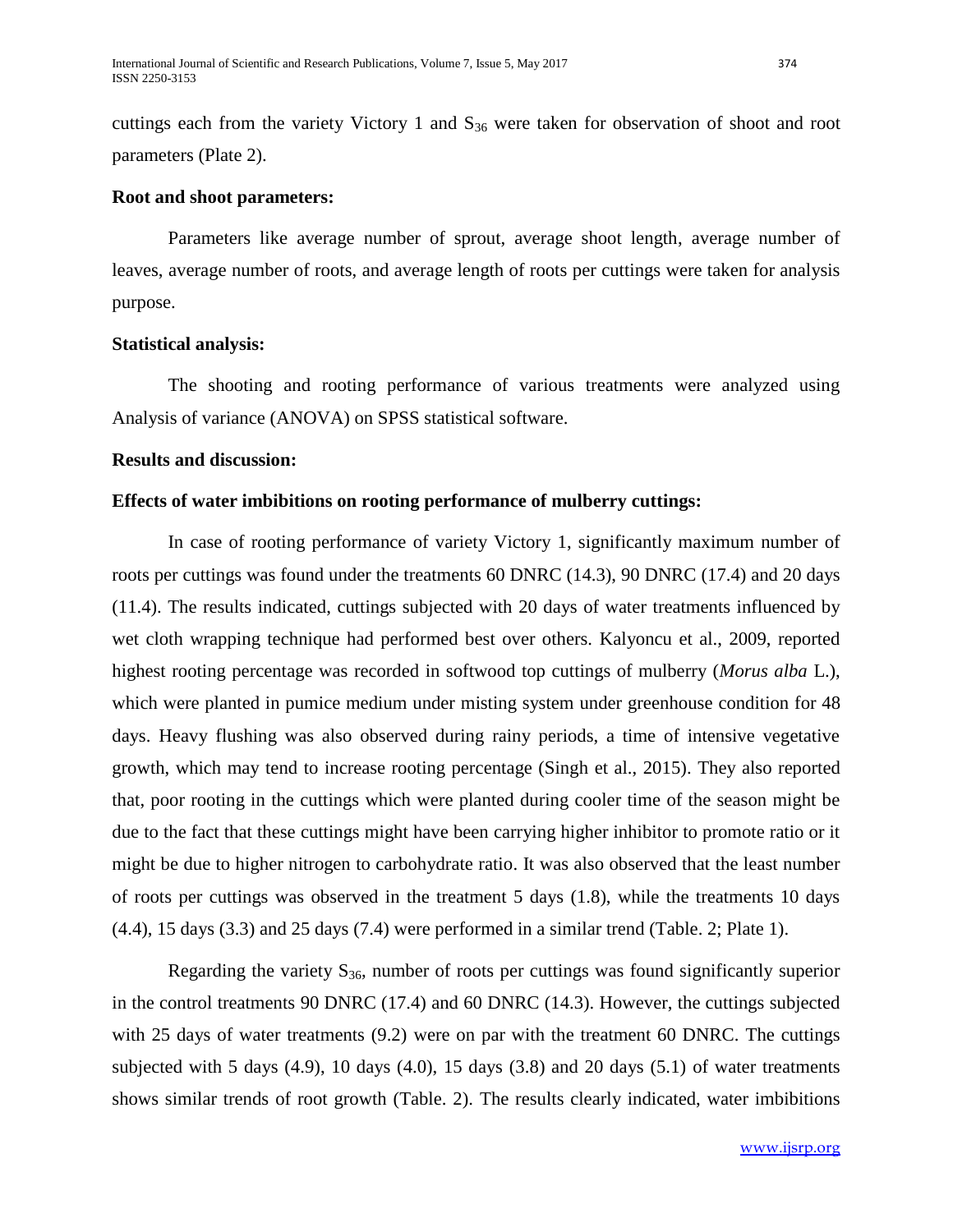on the variety  $S_{36}$  did not have major effects on the number of roots per cuttings. According to Singh et al. (1961) hardwood cuttings produced a higher rooting percentage with vigorous root system than semi-hardwood cuttings. Poor performance of roots per cuttings of the variety  $S_{36}$ might be due to inheritance.

In case of average root length per cuttings of the variety Victory 1, significantly treatments namely 60 DNRC (5.85) and 90 DNRC (7.78) performed best over others. However, cuttings subjected with 20 days (5.43) and 25 days (4.08) of water treatments; and 60 DNRC (5.85), were on par with each other. This has indicated, cuttings subjected with 20 days and 25 days of water treatments were superior over other water treated cuttings. Whereas, cuttings subjected with 5 days (0.57), 10 days (2.37), 15 days (1.14) of water treatments had not performed well with regard to average root length (Table 2). Harrison-Murraya (1991) observed that the seasonal timing, or the period of the year in which cuttings are taken, can play an important role in rooting. Blazich (1987) reported that time of year when cuttings are taken is an important factor influencing rooting of woody plants from stem cuttings. Prolings and Therios (1976) showed that creating humid atmosphere by means of artificial mist around the planted cuttings either in concealed pot culture house or in open conditions has proved to enhance the process of rooting.

With regards to variety  $S_{36}$ , significantly maximum root length was recorded under the control treatment 90 DNRC (6.86) over the others. The results also recorded, cuttings subjected with 5 days (2.2), 10 days (2.96), 15 days (2.86), 20 days (2.82) and 25 days (3.35) of water treatments; and 60 DNRC (4.24) had performed similar trends, indicating water imbibitions on mulberry cuttings did not have any effects on root length with respect to the variety  $S_{36}$  (Table 2).According to Singh et al, (1961) hardwood cuttings produced a higher rooting percentage than semi-hardwood cuttings. They also noted that the best time for taking cutting in Phalsa was July-August than in September.

#### **Effects of water imbibitions on shooting performance of mulberry cuttings:**

In case of shooting performance of varieties Victory 1 and  $S_{36}$ , number of sprouts per cuttings which are subjected with different days of water treatments namely 5 days (1.2 and 1.1), 10 days (1.4 and 1.1), 15 days (1.2 and 1.0), 20 days (1.6 and 0.8), 25 days (1.8 and 1.0), 60 DNRC (1.0 and 1.0) and 90 DNRC (1.5 and 1.4) seems to be non-significant at 0.05%. The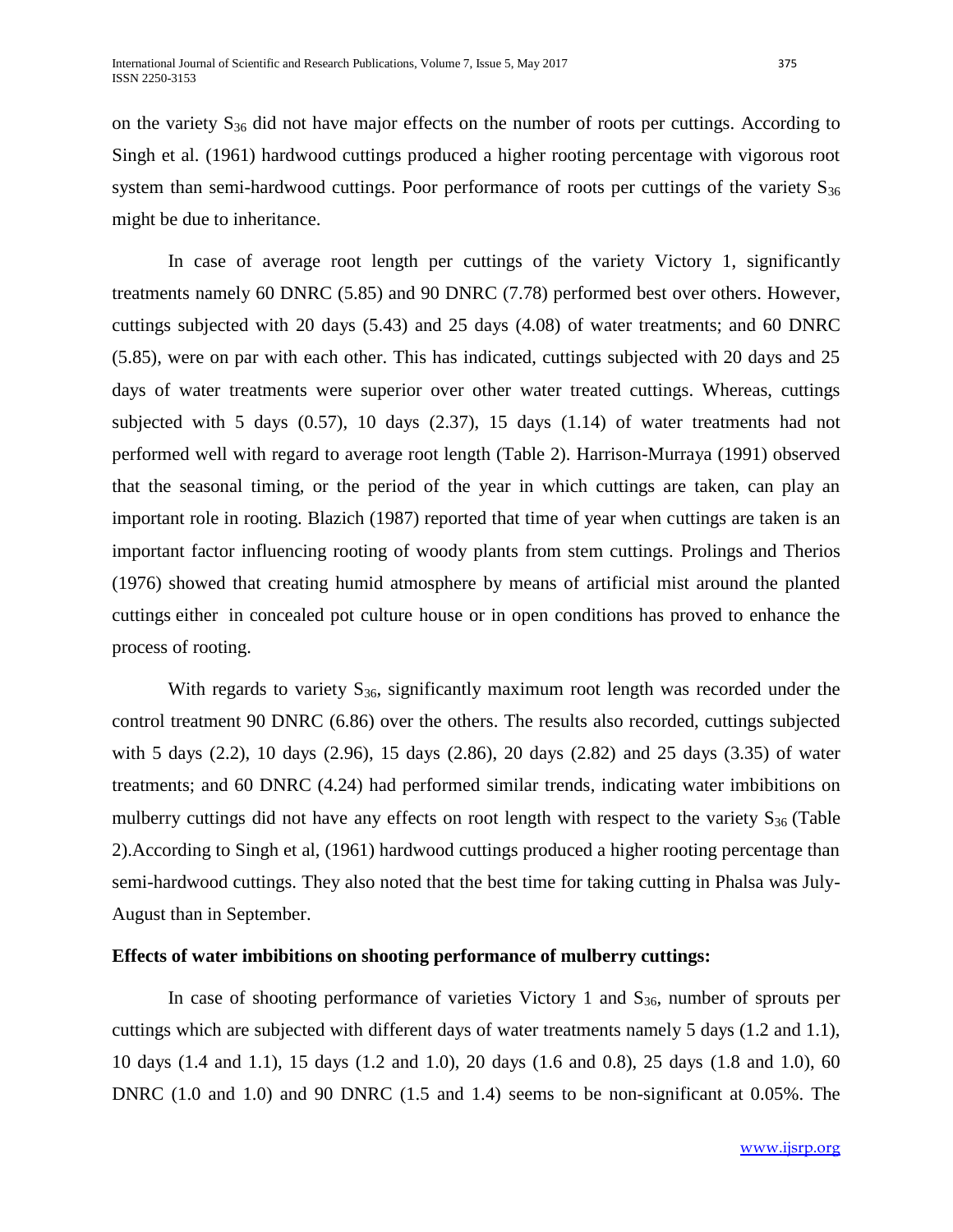results indicated, irrespective of different days water treatments, the number of sprouts per cuttings seem to be in a similar trend between treatments in both the varieties Victory 1 and S<sub>36</sub> (Table.1). The results have clearly indicated, there was an early growth with respect to number of sprouts per cuttings which are subjected with water imbibition influenced by wet cloth wrapping technique. Hence, water imbibitions of cuttings have physiologically activated the dormant buds earlier, than recommended nursery raised cuttings (60 and 90 DNRC). Similar findings were reported by Singh et al., 2015, who reported that mulberry (*Morus alba.* L) hard wood cuttings grown under mist chamber condition during the month of mid July performed maximum average sprouted cuttings (4.11). In propagating deciduous species, hardwood and semi-hardwood cuttings can be taken during the dormant season when buds are not active and before buds start to force out in the rainy season (Singh et al, 2015). Evans (1992) contended that probably the best time to take cuttings from the field is at the beginning of the rainy season.

With regards to average shoot length per cuttings, significantly the maximum number of shoot length was recorded under 60 DNRC (23.95; 21.94) and 90 DNRC (24.88; 22.93) of the variety Victory 1 and  $S_{36}$ . The shoot length of cuttings was 4.12 and 7.87; 13.79 and 10.13; 10.85 and 9.06; 9.08 and 8.65; 13.82 and 10.95 under 5, 10, 15, 20 and 25 days of water treatments of the variety Victory 1 and  $S_{36}$  respectively. The shoot length of cuttings was almost in a similar trend under 5, 10, 15, 20 and 25 days of water treatments influenced by wet cloth wrapping technique. However, minimum number of shoot length (4.12) was observed under 5 days of water treatments in the variety Victory 1 (Table.1; Plate 1). The results indicated, the water imbibitions of semi-hard wood cuttings did not have an impact on the shoot length. However, the nursery rose cuttings have performed best with respect to the shoot length. This may be due to the geotropism effects, as the nursery rose cuttings were kept at a slant position during the entire nursery period. However, the cuttings which were subjected with different days of water treatments were kept in a horizontal position (Plate 1). This may be the reason for poor shooting performance of cuttings which were subjected with water imbibitions.

The average number of leaves per cuttings of the variety Victory 1 under different water treatments are 2.58 (5 days), 4.3 (10 days), 3.28 (15 days), 2.82 (20 days), 4.23 (25 days), 5.00 (60 DNRC) and 5.00 (90 DNRC), which were not significant at 0.05% (Table. 1; Plate 1). The result clearly indicated, wet cloth wrapping of cuttings have significant role in inducement of early growth with respect to number of leaves per cuttings. Singh et al, 2015 reported, favorable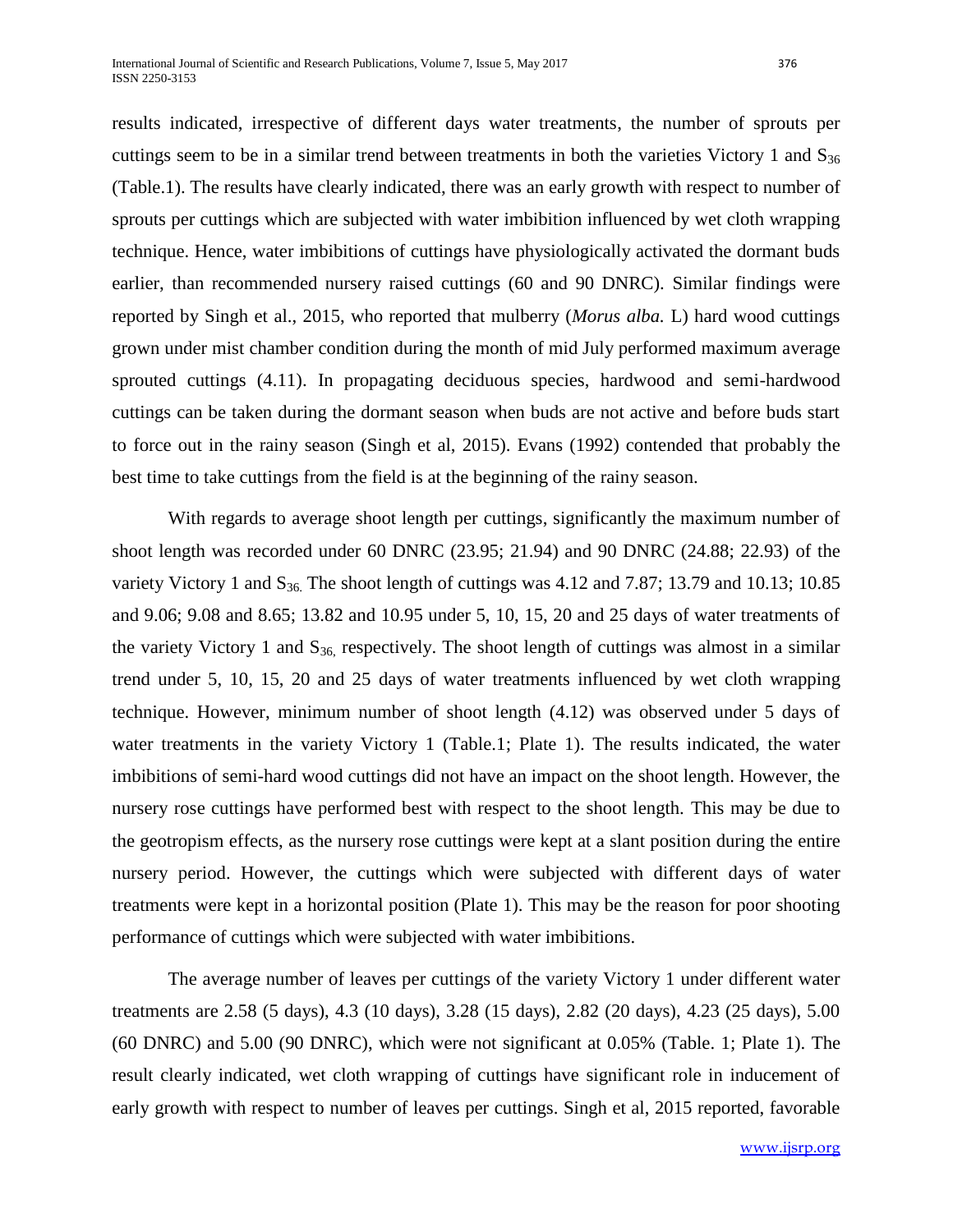climatic conditions play an important role to increase the number of leaves. The appropriate planting time, application of IBA as well as genetic makeup of genotype use might have played some role in augmenting the number of leaves per cuttings (Singh and Singh, 2002)

In case of average number of leaves per cutting of the variety  $S_{36}$ , significantly maximum number of leaves per cutting was recorded under 60 DNRC (4.6), 90 DNRC (5.0), 25 days (4.12) and 10 days (3.75). The results furnished the cuttings which were subjected with water treatments for 25 days performed best over others. The results also indicated, least number of leaves per cutting was observed under the treatment 20 days, whereas number of leaves per cuttings under the treatments 5 days and 15 days were on par with each other (Table.1; Plate 1). Hence, similar trends were followed as like that of the variety Victory 1 with regards to number of leaves per cuttings. Singh et al, 2015, reported shooting efficiency would be better when it is done in control conditions such as mist chamber.

# **Conclusion:**

The conclusion drawn from the present study are discussed below,

- $\triangleright$  The results indicated that the wet cloth wrapping technique had made major impact on the rooting and shooting performance of cuttings.
- $\triangleright$  Mulberry cuttings grown during rainy season alone have a better success rate. But using 'wet cloth wrapping technique' mulberry growers can have higher success rate even during non-rainy season.
- $\triangleright$  Water imbibitions of semi-hardwood cuttings using wet cloth wrapping technique have made an early induction of shoot and root growth over the conventional nursery raised rooted saplings, by breaking the dormancy of vegetative buds at the earliest.
- The cuttings subjected with 20 and 25 days of water treatments of the variety 'Victory 1' performed best with regards to root length and number of roots per cutting.
- $\triangleright$  Regarding the variety S<sub>36</sub>, cuttings subjected with different days of water treatments influenced by wet cloth water treatments did not have a major impact on root length, number of roots and shoot length per cuttings.
- The cuttings subjected with different days of water treatments of the variety 'Victory 1' and  $S_{36}$  performed best with regards to number of sprouts and leaves per cuttings.
- $\triangleright$  'Wet cloth wrapping technique' may be practiced in planting material which are of horticultural importance for better success rate, propagated through hardwood, softwood and semi-hardwood cuttings.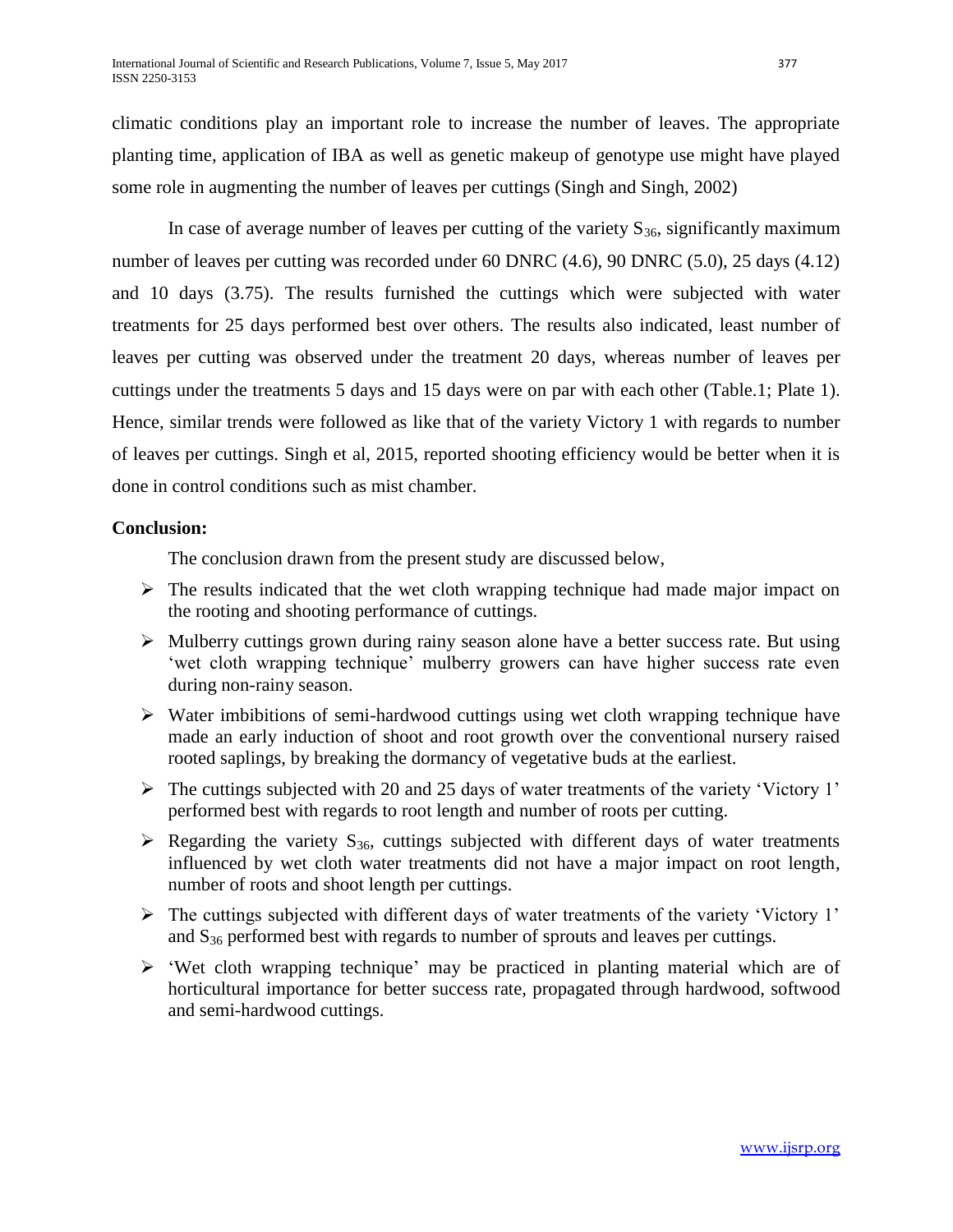# **Acknowledgement:**

I am indebted to thank Dr. Kumar. K, Prof. and Head, Dept. of Agrl. Entomology, PAJANCOA & RI, Karaikal, India, for his meticulous support during the experimental period. I am also thankful to Mr. Ayoob. K. C, Assistant Professor (Statistics) for helping in statistical analysis of data. I extend my thankfulness to Dr. Kandibane. M, Assistant Professor (Entomology) and Dr. Marichamy. M.S, Assistant Professor (Horticulture), for their guidance in proper conduct of the experiment.

# **Reference:**

1. Islam A, Kurt H, Turan A, Sisman T (2003). Sebinkarahisar da yetistirilen mahalli dut çesitlerinin pomolojik özellikleri. Ulusal kivi ve üzümsü meyveler sempozyumu (23-25 Ekim 2003, Ordu), pp. 409-412.

2. Özgen M, Serce S, Kaya C (2009). Phytochemical and antioxidant properties of anthocyaninrich *Morus nigra* and *Morus rubra* fruits, *Scientia Horticulturae*, 119(3): 275-279.

3. Sanchez MD (2000). World distribution and utilization of mulberry, potential for animal feeding. FAO Electronic Conference on Mulberry for Animal Production. [http://www.fao.org/ag/aga/AGAP/FRG/Mulberry/Papers/PDF/Intro.pdf.](http://www.fao.org/ag/aga/AGAP/FRG/Mulberry/Papers/PDF/Intro.pdf)

4. Yasin D, Gözlekçi S, Alkaya CE (2003). Bögürtlen (*Rubus fruticosus* L.) ve dut (*Morus alba*  L., *Morus nigra* L.) meyve türlerinde çiçek ve polenlerin bazi morfolojik özellikleri üzerine bir arastirma. Ulusal kivi ve üzümsü meyveler sempozyumu (23-25 Ekim 2003, Ordu), s: pp. 387- 391.

5. Singh K K, Dev Kishan Jat and S. K. Mehta. 2015. Rootability of hardwood cuttings of Mulberry (*Morus alba* L.) influenced by planting time and growing conditions under valley condition of Garhwal Himalayas. *Plant Archives***.** 15(2): 1031- 1036.

6. Kalyoncu I H, Ersoy N, Yilmaz M and Aydin M. 2009. Effects of humidity level and IBA dose application on the softwood top cuttings of white mulberry (*Morus alba* L.) and black mulberry (*Morus nigra* L.) types. *African J. of Biotechnology.* 8(16): 3754-3760.

7. Singh, J. P. and H. C. Sharma (1961). Effect of time and severity of pruning on growth, yield and fruit quality of phalsa (*Grewia asiatica* L.). *Ind. J. Hort*., **18(1)** : 20–28.

8. Harrison-Murray, R. S. (1991). A leaf-model evaporimeter for estimating potential transpiration in propagation environments. *J. Hort. Science*, **66** : 131-139.

9. Blazich, F. A. (1987). Using calendar dates for cutting propagation. *Amer. Nurseryman*, **165** : 140-143.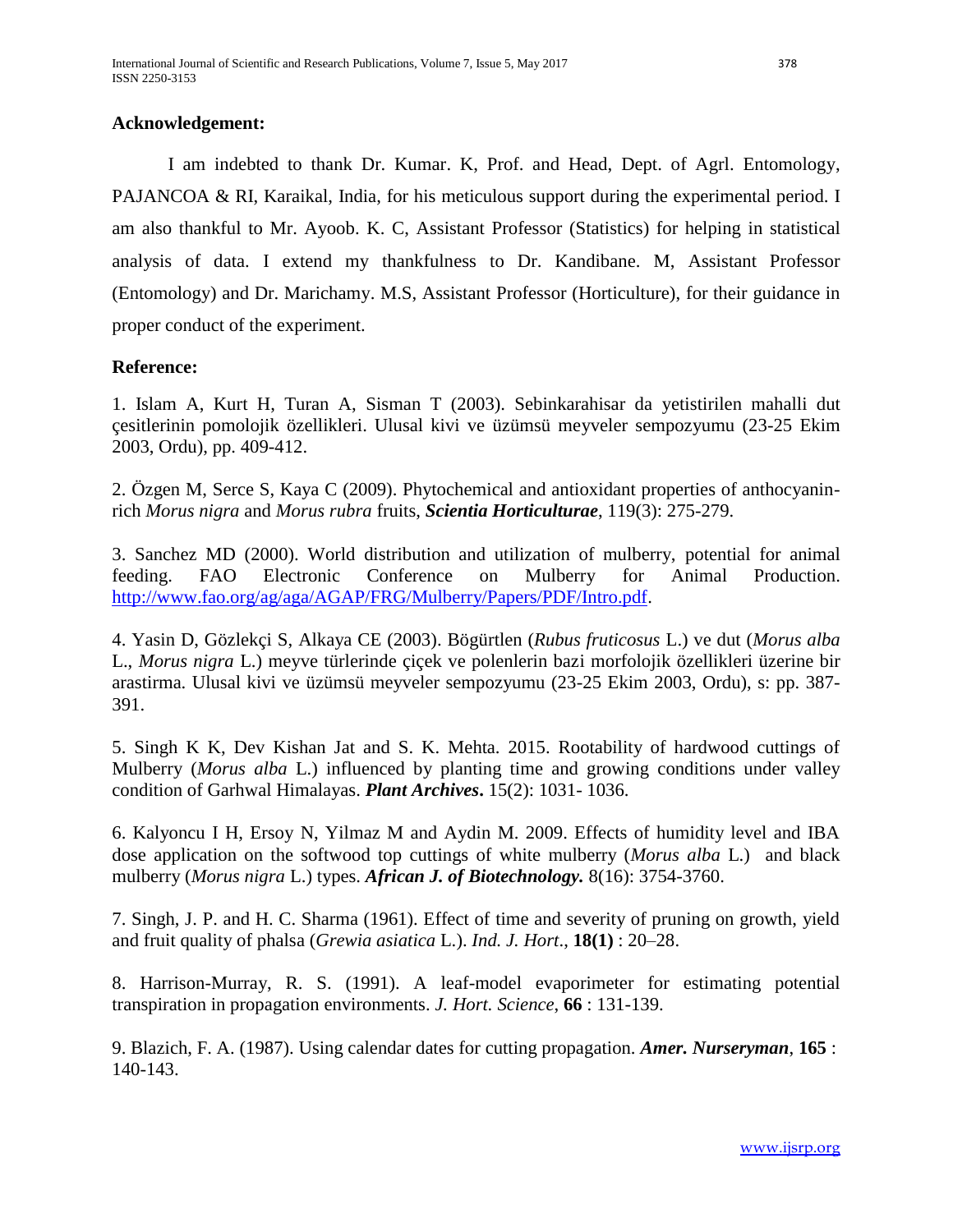10. Prolongs, I. C. and I. Therios (1976). Rooting response of juvenile and adult leafy olive cuttings to various factors. *J. Hort. Sci*., **5** : 31-39.

11. Evans, J. (1992). *Plantation Forestry in the Tropics*. 2nd Ed. Pergamon Press, Oxford – London, N.Y., Paris 236 pp.

12. Singh, A. K. and V. S. Singh (2002). Influence of wood maturity and auxins on the regeneration of *Bougainvillea* cuttings. *Prog. Hort*., **34(2)** 5 196-199.

| SI. | <b>No. of Days of</b> | Average no. of             |                   | <b>Average Shoot</b>                |                    | Average no. of               |                        |
|-----|-----------------------|----------------------------|-------------------|-------------------------------------|--------------------|------------------------------|------------------------|
| No. | water treatment       | <b>Sprout per Cuttings</b> |                   | length per cuttings                 |                    | leaves per cuttings          |                        |
|     |                       | (in numbers)               |                   | $(in \, Cm)$                        |                    | (in numbers)                 |                        |
|     |                       | Victory 1                  | $S_{36}$          | Victory 1                           | $S_{36}$           | <b>Victory 1</b>             | $S_{36}$               |
| 1.  | 5 days                | $1.2^{N5}$                 | 1.1 <sup>NS</sup> | $4.12^{\overline{c}\,\overline{b}}$ | $7.87^{b}$         | $2.58^{NS}$                  | 2.85 <sup>bcd</sup>    |
| 2.  | 10 days               | 1.4 <sup>NS</sup>          | 1.1 <sup>NS</sup> | $13.79^{b}$                         | $10.13^{b}$        | $4.3^{\overline{\text{NS}}}$ | $3.75$ <sup>abcd</sup> |
| 3.  | 15 days               | 1.2 <sup>NS</sup>          | 1.0 <sup>NS</sup> | $10.85^{bc}$                        | $9.06^{b}$         | $3.28^{N5}$                  | $2.15^{cd}$            |
| 4.  | 20 days               | $1.6^{\overline{\rm NS}}$  | 0.8 <sup>NS</sup> | $9.08^{bc}$                         | $8.65^{\rm b}$     | $2.82^{NS}$                  | $1.77^{\rm d}$         |
| 5.  | 25 days               | 1.8 <sup>NS</sup>          | 1.0 <sup>NS</sup> | $13.82^{b}$                         | $10.95^{b}$        | $4.23^{N5}$                  | $4.12^{a}$             |
| 6.  | 60 DNRC               | 1.0 <sup>NS</sup>          | 1.0 <sup>NS</sup> | $23.95^{\text{a}}$                  | $21.94^{\text{a}}$ | 5.0 <sup>NS</sup>            | 4.6 <sup>a</sup>       |
| 7.  | 90 DNRC               | 1.5 <sup>NS</sup>          | 1.4 <sup>NS</sup> | $24.88^{a}$                         | $22.93^{\text{a}}$ | 5.0 <sup>NS</sup>            | 5.0 <sup>a</sup>       |
|     | S.E at 0.05%          | ۰                          |                   | 4.21                                | 3.49               |                              | 1.05                   |
|     | C.D                   |                            |                   | 8.42                                | 6.97               |                              | 2.09                   |

# **Table. 1. Effects of water imbibitions influenced by wet cloth wrapping technique on the shooting performance of mulberry (***Morus indica***. L) varieties 'Victory 1' and 'S36'**

**DNRC-**Days of nursery raised conditions; **S.E** – Standard Error; **C.D** – Critical difference: **ANOVA** was calculated at 0.05%; **NS**- Non-Significant.

# **Table. 2. Effects of water imbibitions influenced by wet cloth wrapping technique on the rooting performance of mulberry (***Morus indica***. L) varieties 'Victory 1' and 'S36'**

| SI.<br>No.         | No. of Days of water treatment | Average no. of<br>root per Cuttings<br>(in numbers) |                   | <b>Average length of root</b><br>per cuttings<br>$(in \ Cm)$ |                   |
|--------------------|--------------------------------|-----------------------------------------------------|-------------------|--------------------------------------------------------------|-------------------|
|                    |                                | Victory 1                                           | $S_{36}$          | Victory 1                                                    | $S_{36}$          |
| 1.                 | 5 days                         | 1.8 <sup>d</sup>                                    | 4.9 <sup>cb</sup> | $0.57^{\rm d}$                                               | $2.2^{b}$         |
| 2.                 | 10 days                        | $4.4^{\circ}$                                       | 4.0 <sup>cb</sup> | 2.37 <sup>cd</sup>                                           | $2.96^{b}$        |
| 3.                 | 15 days                        | $3.3^{\text{cb}}$                                   | $3.8^{\text{cb}}$ | $1.14^d$                                                     | $2.86^{b}$        |
| $\boldsymbol{4}$ . | 20 days                        | $11.4^{ab}$                                         | 5.1 <sup>cb</sup> | $5.43^{b}$                                                   | $2.82^{b}$        |
| 5.                 | 25 days                        | $7.4^{bc}$                                          | $9.2^{bc}$        | $4.08^{b}$                                                   | $3.35^{b}$        |
| 6.                 | 60 DNRC                        | $14.3^{\circ}$                                      | $12.4^{ab}$       | $5.85^{ab}$                                                  | $4.24^{b}$        |
| 7.                 | 90 DNRC                        | $17.4^{\rm a}$                                      | $16.4^{\rm a}$    | $7.78^{a}$                                                   | 6.86 <sup>a</sup> |
|                    | S.E at 0.05%                   | 2.88                                                | 2.77              | 1.14                                                         | 1.14              |
|                    | C.D                            | 5.75                                                | 5.53              | 2.27                                                         | 2.27              |

**DNRC-**Days of nursery raised conditions; **S**.E – Standard Error; C.D – Critical difference: ANOVA was calculated at 0.05%